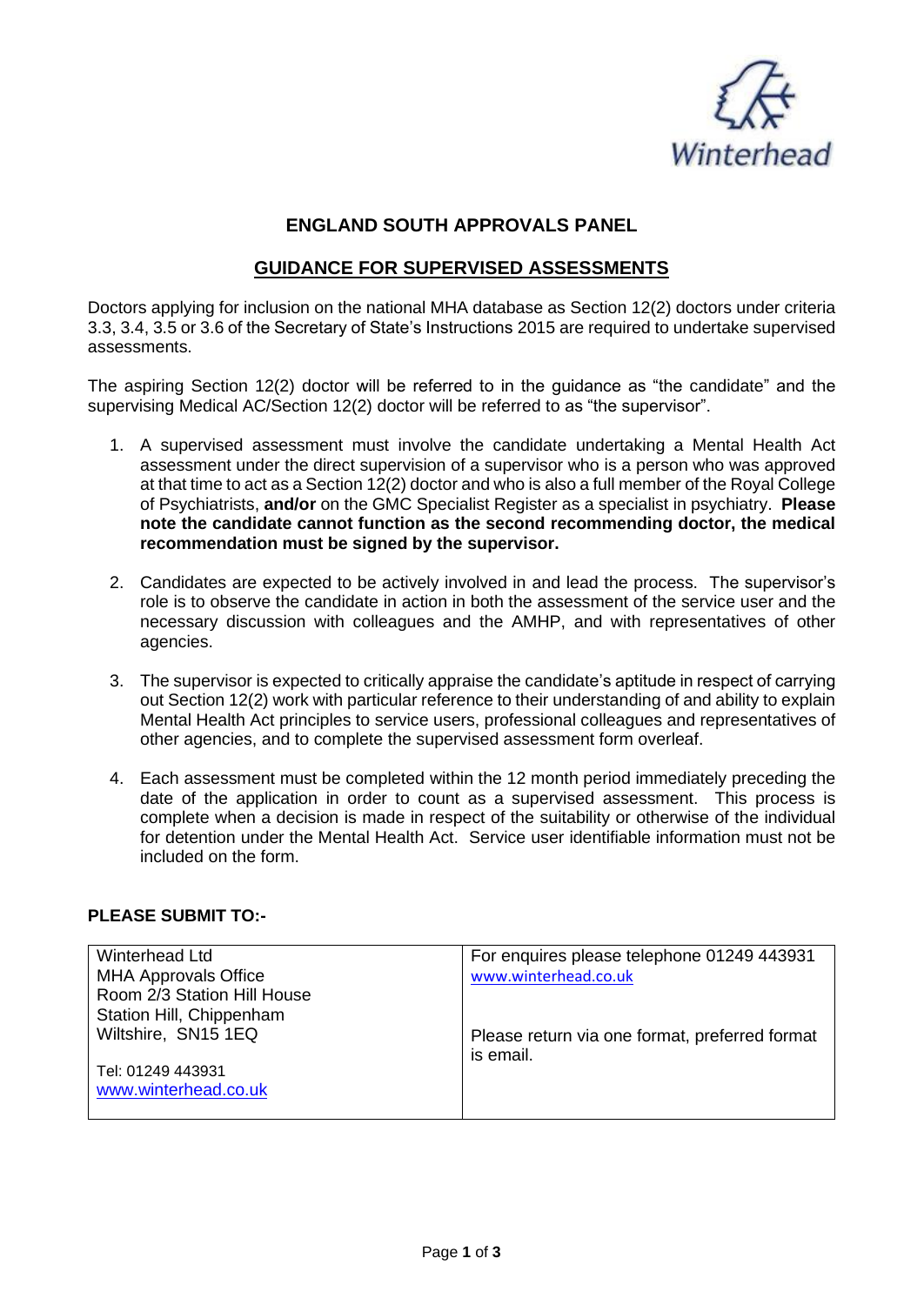

## **SECTION 12(2) MENTAL HEALTH ACT 1983 SUPERVISED ASSESSMENT FORM**

| / Section 12(2) doctor:                                             | Name of supervising Medical Approved Clinician |                                   |                                             |           |  |  |
|---------------------------------------------------------------------|------------------------------------------------|-----------------------------------|---------------------------------------------|-----------|--|--|
|                                                                     | Name of Section 12(2) candidate:               |                                   |                                             |           |  |  |
| Is the S12 Candidate Supernumerary to the<br><b>MHA Assessment?</b> |                                                | <b>Yes</b><br>No                  |                                             |           |  |  |
| Date of assessment:                                                 |                                                |                                   |                                             |           |  |  |
| Place of assessment:                                                |                                                | Home                              |                                             | Hospital  |  |  |
|                                                                     |                                                | <b>Police Station</b>             |                                             | Care Home |  |  |
| Other (please specify)                                              |                                                |                                   |                                             |           |  |  |
|                                                                     | Time assessment commenced:                     |                                   |                                             |           |  |  |
| Time assessment completed:                                          |                                                |                                   |                                             |           |  |  |
| Section assessed for:<br>$\overline{2}$<br>3<br>37<br>Other<br>4    |                                                |                                   |                                             |           |  |  |
| Outcome:                                                            | <b>Detention Recommended</b>                   | Not Recommended                   |                                             |           |  |  |
| Own GP                                                              |                                                |                                   |                                             |           |  |  |
| Designation of second doctor:                                       |                                                |                                   | Second Section 12(2) doctor                 |           |  |  |
|                                                                     |                                                |                                   | Police Surgeon (not Section 12(2) approved) |           |  |  |
| Other (please specify)                                              |                                                |                                   |                                             |           |  |  |
| <b>AMHP</b><br>Applicant considering detention:                     |                                                |                                   |                                             |           |  |  |
|                                                                     |                                                | Nearest relative (please specify) |                                             |           |  |  |

Did the candidate conduct a personal examination of the service user and their mental state and did they consider all available relevant clinical information, including that in the possession of others, professional or non-professional? Please comment and give details.

Was the candidate able to give a clinical account (including description of symptoms and behaviour), as to whether the service user was suffering from a mental disorder of a nature or degree which warranted detention in hospital in order to receive assessment / treatment? Please comment and give details.